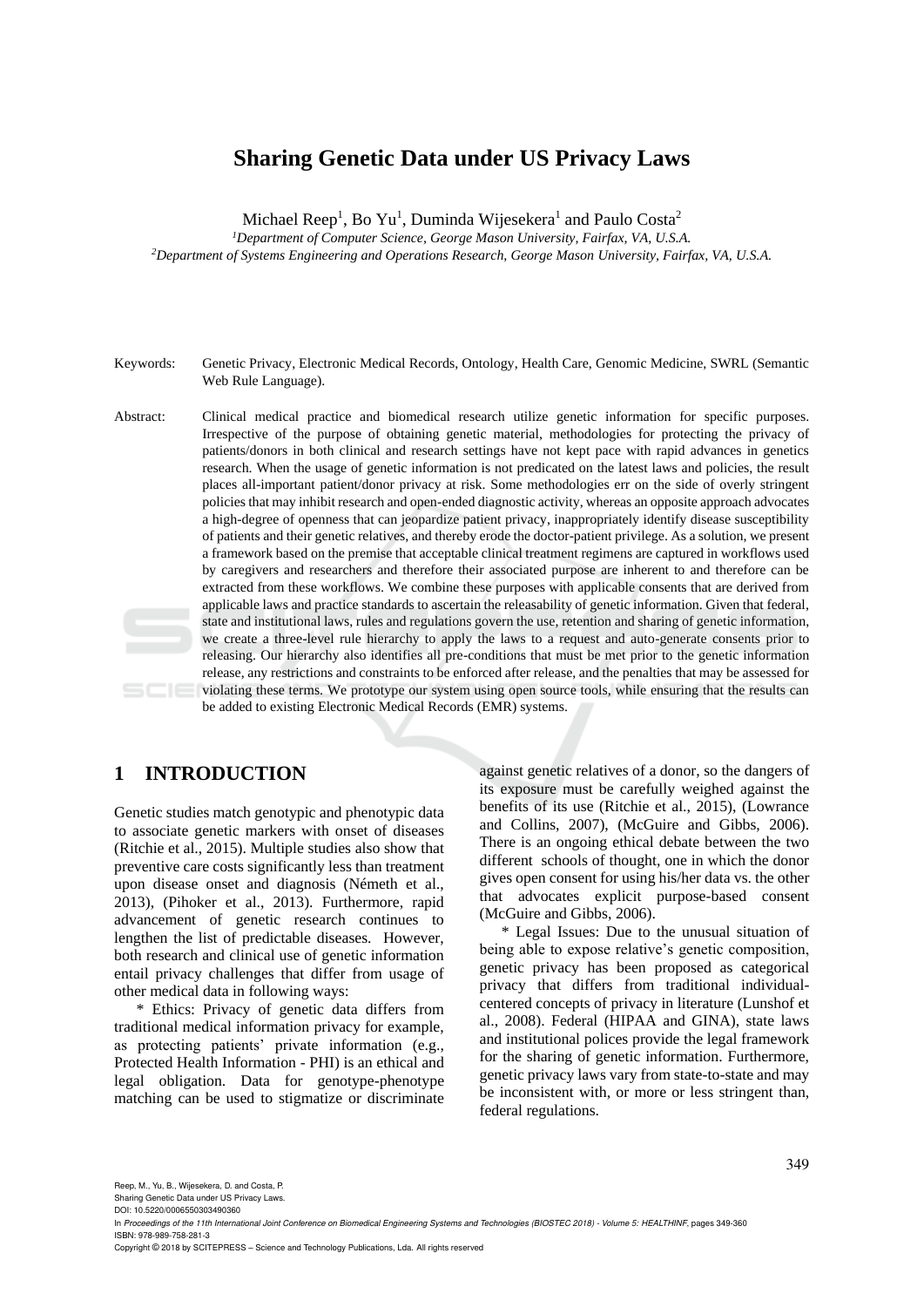\* Social Implications: Societal views are often reflected in law and/or organizational policies, so their implications are likely inextricably intertwined with laws and policies governing genetic privacy and what constitutes informed consent.

As a solution, we provide an encompassing framework consisting of workflow-enforced genetic privacy as well as biomedical consent management, consistent with state and federal genetic privacy laws such as statute, regulation and precedent.

Following this Introduction, Section 2 addresses related work; Section 3 reviews the prior work on the prototype, Section 4 describes the overall architecture and design for the implementation of our genetic services workflow that enforces appropriate informed consent based on applicable law to achieve genetic privacy; Section 5 addresses the updates made to the system as further state laws have been implemented, Section 6 provides a specific example use Arizona state laws, and, finally, Section 7 presents conclusions.

## **2 RELATED WORK**

Many researchers have suggested adopting traditional information protection methodologies to protect patients' confidentiality. Yet, this might not be effective due to the uniqueness of being traceable to an individual or group of individuals (Mascalzoni et al., 2008), (Gostin and Hodge, 1999). Some genetic information of an individual may not only precisely identify him/her as high risk of certain hereditary disease(s), but also indicate that his/her relatives have the same risks due to heritable genes.

Prince et al. describes three practical genetic counselling cases that illustrate genetic discrimination (Prince and Roche, 2014). The fundamental covenant of protecting patient privacy is embodied in patient-doctor privilege. Conversely, many scholars believe that genetic information is essentially familial in nature and is referred to as the Genetic Information is Familial Thesis (GIFT) (Liao, 2009), because sharing such information will benefit related groups of individuals. Some countries have regulations to enforce sharing such information among family members (Lucassen and Kaye, 2006), (ASHG, 1998). However, many publications discuss and debate the familial approach, with their authors advocating the view that humans possess the rights of privacy and to protect those that do not want to know (Liao, 2009), (ASHG, 1998). Conversely, rapid innovations in genetic research require wide accessibility to many genetic databases. The idea of

open access in the field of genomic research is expressed in the Bermuda Principles and the Fort Lauderdale Agreement, which has been applied in North America and in the UK for funded research (Sherlock, 2009). Genetic research typically requires additional metadata with genetic data sets, such as demographic details family relationships, medical history, etc. These metadata elements can be exploited for tracing an individual's identity.

In general medicine, an informed consent, especially informed privacy consent, provides the proper opportunity and knowledge for patients and research participants to understand and decide how the medical community can use and share their identifiable medical information, in addition to the risks and benefits of treatment regimes. Analogously, informed consent tailored for genetic research, clinical usage and counselling constitutes a strong basis for ensuring appropriate genetic privacy. Some genetic medical practices and biomedical research are performed without obtaining appropriate informed consent such as enticing participants in a study without obtaining the proper informed consent. To address this issue, some researchers advocate different methodologies such as using highlystringent policies to maintain patient confidentiality, but this approach potentially risks limiting scientific innovation (Kaye et al., 2012). Yet, other researchers have proposed a new, open-consent model for medical and scientific genetic research (Lunshof et al., 2008) or open-access policies for genetic data sharing (Hallinan and Friedewald, 2015).

EMRs play a vital role of sharing medical information among participating actors based on their usage scenarios. Using EMRs for genetic services present a unique set of challenges (Kaye et al., 2009). Belmont et al. highlighted the privacy, ethical and legal issues of handling genetic data in EMRs (Mascalzoni et al., 2008). The study conducted by Scheuner et al. to validate if current EMR systems meet genetic information needs (Belmont and McGuire, 2009) shows an overall lack of support for functionality, structure, and tools for clinical genetic practice. A more recent study of the state of EMRs supporting genomics for personalized medicine identifies structure of data as a challenge (Scheuner et al., 2009).

As a solution, an approach based on the premise that acceptable clinical treatment regimens are captured in workflows used by caregivers and researchers and therefore their associated purpose are inherent to and therefore can be extracted from these workflows (Reep et al., 2016).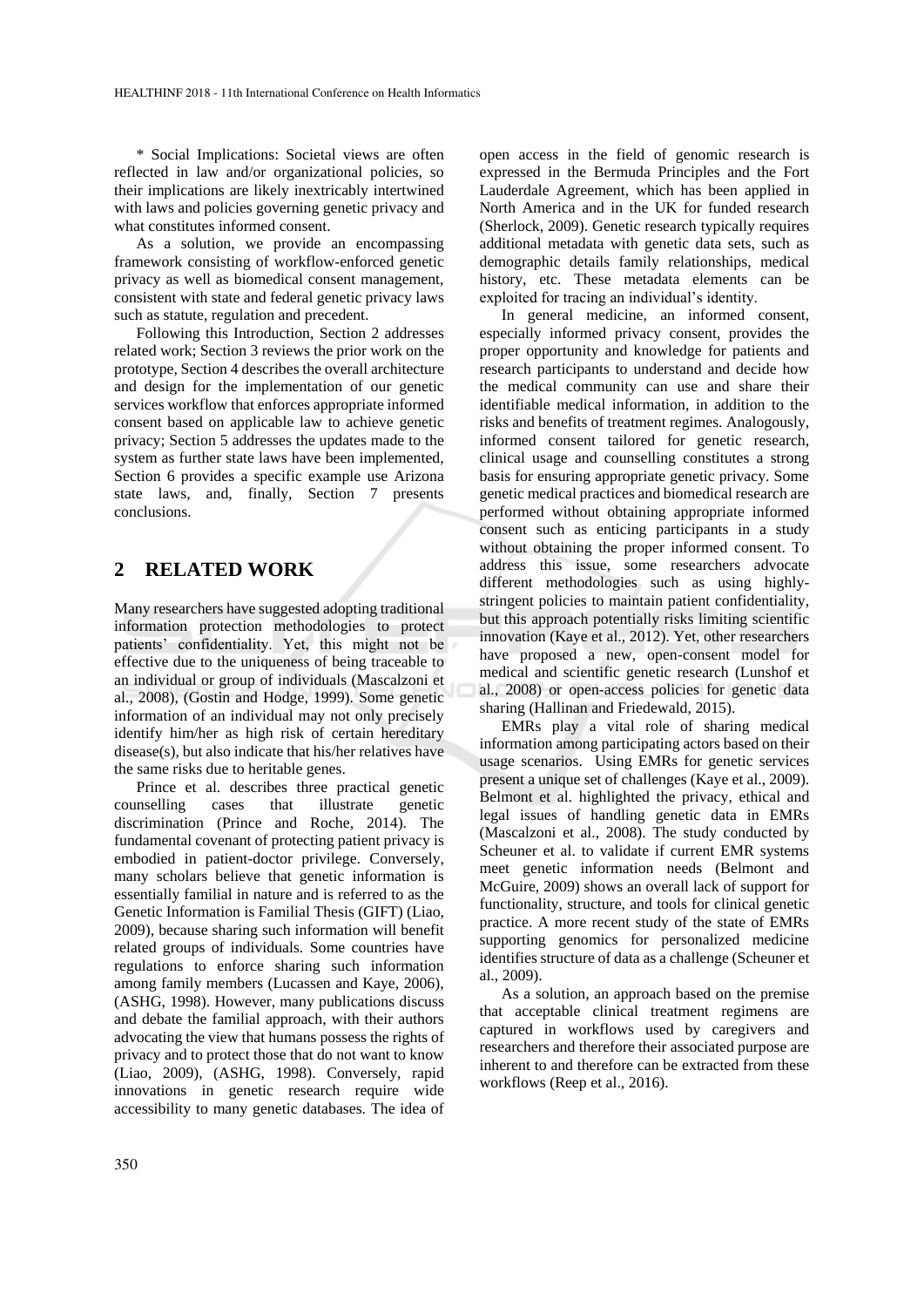Some researchers suggested that the legislation for generating and using genetic information properly is pivotal to improving genetic privacy (Ullman-Cullere and Mathew, 2011). In 2013, the Health Insurance Portability and Accountability Act of 1996 (HIPAA) Omnibus Rule included genetic information as PHI to be regulated under the privacy portion of HIPAA. Nonetheless, states may have different definition of genetic information. The combination of Federal privacy laws along with the various state laws form a fragmented regulatory and statutory landscape for permissible information sharing and consent management. To be valid, informed consents for genetic privacy must comply with these laws and regulations. Indeed, significant regulatory gaps create additional burdens in providing automated ways to obtain and generate information consent in EMRs.

## **3 PRIOR WORK**

Releasing genetic medical information involves addressing a number of unique considerations not present for other types of medical records. Genetic information is a component of protected health information where the individual's identity may be embedded directly into the data structures. In addition, the genetic information provides insight into almost every aspect of an individual's health. Within the United States, the special characteristics have resulted in laws, regulations and policies targeting the criteria where genetic information can be released, the requirements (or preconditions) that must be fulfilled before information release, and obligations that must be enforced once the information has been released. We previously proposed a mechanism to address the problem space using three distinct components:

- Workflow to gather information, execute a rules engine, display the outcome, obtain acceptance from the user of the results, and enforce requirements associated with information release.
- An ontological rule-base that takes the data from the workflow, evaluates the applicable laws, determines the pre-conditions and obligations, and decides on the releasability of genetic data.
- A consent service that interacts with the workflow engine and the ontology to pass data back and forth. The service includes the Rule Hierarchy Algorithm which combines the outcomes from the three levels (Federal, State

and Organization) and provides a final result for permitting or denying access.

We have expanded the number of states that are incorporated in the prototype. In order to address the wide range of situations reflected in these laws, we have implemented a number of changes to the ontology, workflow and rules to process the actual States laws. The major changes have been in the workflow component and are addressed in the rest of this paper along with other corresponding modifications to the ontology and consent service.

## **4 ARCHITECURE AND DESIGN**

The process to release genetic medical information is based on two related set of processes as seen in Figure 1. In the first process for policy evaluation, each set of laws, rules and regulations at the Federal, State and medical organization levels are examined for applicability to the request being made. The request may be either to perform medical procedures used to obtain genetic test results or for the genetic information from the tests contained in the medical record. The outcome of the Policy Evaluation Service will either allow the request to continue, potentially based on enforcing specific consent requirements, or deny the request outright.



Figure 1: Release Processes.

One of the main components of the policy evaluation is to generate the requirements under which the requested access can be granted. These requirements encompass one or more activities related to verifying that that any consent agreements have been signed, indicated pre-conditions are met, and that the enforcement mechanism for post-release obligations have been established. The activities are combined into a consolidated set for enforcement if there are multiple rules that meet the evaluation criteria.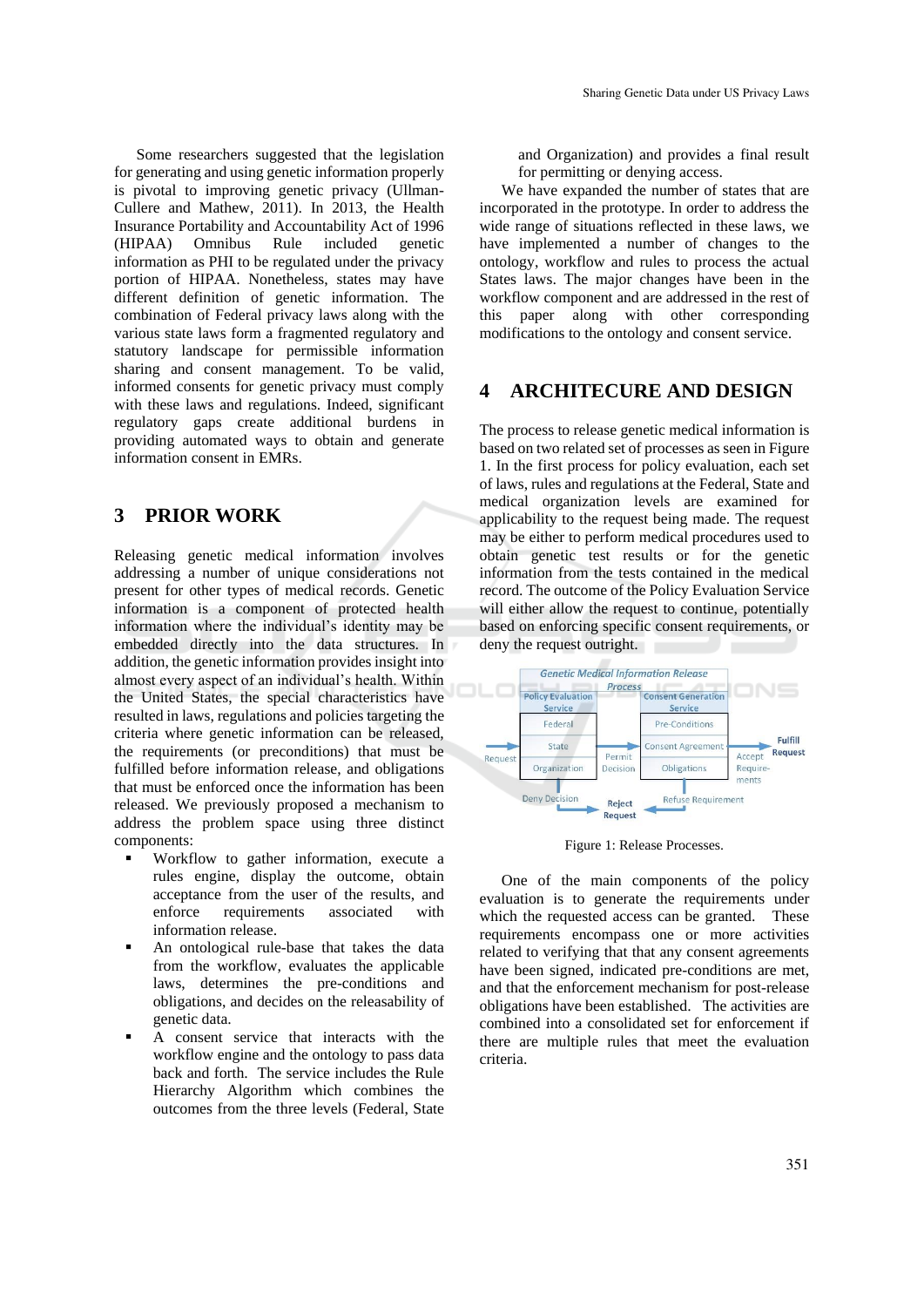#### **4.1 System Architecture Abstraction**

The system workflow to enforce consent requirements orchestrates the various components necessary to invoke genetic information protection as shown in Figure 2. After the information on the subject, request and the requester is gathered, the access decision is made by the policy evaluator. If a permit decision is returned, the consent generation service uses the workflow engine to display the individual pre-conditions for validation along with generating the text for the required consents, and enforcing the obligations associated with the data release. The information released is performed once the workflows steps for the consent generation process is completed. .



Figure 2: Workflow Construct.

#### **4.2 Policy Design**

Our policies are written as a collection of rules that use three main abstract entities with their associated attributes:

**• Request:** this abstraction incorporates the subject of the request, the purpose for requesting the information, and the resource (part of the medical record) that the request addresses.

**Requester:** the person/entity making the request to access the medical information including their role, their organization, and other auxiliary attributes of this organization.

**Response:** the determination applying the appropriate rules to come to an access decision The Response includes a list of any pre-conditions to be verified before the information is released, specific consent clauses that the subject must sign, and obligations that must be enforced upon information release. A separate Response instance is created for each of the Federal, State and Organization levels that are then evaluated for a final decision.

Our policies consist of rules that codify the policy. The Purpose, Resource and State (where the request is being made) are required as the minimum data set with other components added to address specific situations. For example, a request to access data for the Law Enforcement purpose will require either the Requester's Role or Organization relationships to perform the validations. If the rule generates a Permit Access response, then any requirements (preconditions, consent clauses and obligations) are dictated and used to populate the Response.

The Federal and State rules include an option for an "override" capability so that the other levels can change the permission already established. For example, if the Federal rule grants access but the State laws are allowed to deny the access request, the Federal response override flag is set to true. The override flags are used in conjunction with Federal, State and Organization responses to generate a consolidated Final Access Decision.

Each rule is structured to identify the criteria under which it is applicable, the outcome of whether access is permitted or denied, and any requirements placed on an information release. The rule criteria includes:

**• Purpose the information will be used for once** released (Required)

Request Target as either a specific test to be performed or genetic medical information (Required)

State in which the request is made (Required)

Requester attributes such as whether parent or guardian (Optional)

Requester role such as in law enforcement (Optional)

Requester's organization such as associated with medical facility (Optional)

Subject attributes such as whether of consent age (Optional)

The output of the rule sets the following properties:

Level that generated the rule (Required as Federal, State or Organization)

Access Permission is granted (Required as Permit or Deny)

Override Allowed for the rule at lower level (Required for Federal or State levels as true or false)

Decision Source to trace back specific text generating the rule (Required)

Pre-conditions that must be validated prior to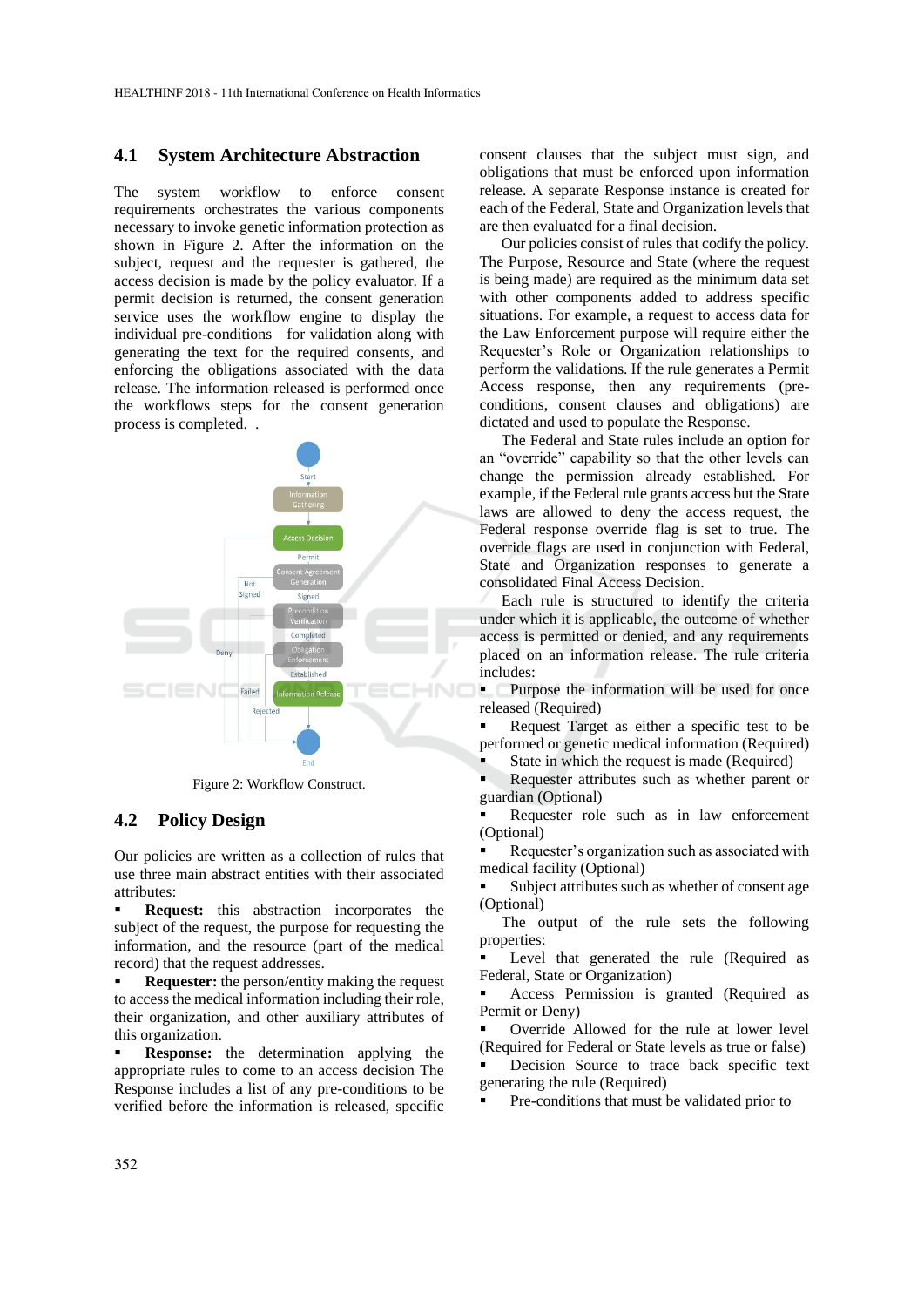release (Optional and may be more than one)

Consent Clauses that must be accepted (Optional and may be more than one)

▪ Obligations that must be enforced upon information release (Optional and may be more than one)

Penalties if specified pre-conditions or obligations are not met (Optional and may be more than one).

### **4.3 Policy Evaluator Design**

The Policy Evaluator uses the rules in order to generate an access decision and, when appropriate, the associated pre-conditions, consent text and obligations that are associated with the genetic information release. The workflow gathers the information used in the rule evaluation either through querying the user or accessing external data sources such as the facility EMR. The Policy Evaluator is described in Algorithm 1.

Algorithm 1: EvaluatePolicies.

| Input: Workflows, RuleBase                                       |      |
|------------------------------------------------------------------|------|
| FOR EACH entity (Request, Requester)                             | (1)  |
| READ data values from workflow                                   | (2)  |
| POPULATE current entity properties                               | (3)  |
| <b>FOR EACH rule</b><br>(4)                                      |      |
| <b>EVALUATE</b> rule criteria<br>(5)                             |      |
| IF rule criteria met<br>(6)                                      |      |
| <b>RETRIEVE</b> associated Response Instance                     |      |
| (Federal, State, Organization)                                   | (7)  |
| SET Response Decision for rule (8)                               |      |
| IF Decision $=$ "Permit"                                         | (9)  |
| <b>ADD Preconditions, Consent</b>                                |      |
| Clauses, Obligations to                                          |      |
| Response                                                         | (10) |
| IF Precondition OR Obligation                                    |      |
| <b>HAS</b> Penalties<br>(11)                                     |      |
| <b>ADD</b> Penalties to Response                                 | (12) |
| <b>END IF</b>                                                    |      |
| <b>END EACH</b>                                                  |      |
| SET Final Response = Federal Response                            | (13) |
| If State Access Decision $=$ Final Access Decision               |      |
| $AND$ Final Access Decision $=$                                  |      |
| "Permitted"                                                      | (14) |
| ADD State Response Preconditions,                                |      |
| Consent Clauses, Obligations and                                 |      |
| Penalties to Final Response                                      | (15) |
| IF State Access Decision $\langle \rangle$ Final Access Decision |      |
| $AND$ Federal Override = TRUE                                    | (16) |
| <b>SET Final Access Decision = State Access</b>                  |      |
| Decision                                                         | (17) |
| IF State Access Decision = "Permitted"                           | (18) |
| ADD State Response Preconditions,                                |      |
| Consent Clauses, Obligations                                     |      |
| and Penalties to Final                                           |      |
|                                                                  |      |

| SET Final Override = State Override                       | (20)          |
|-----------------------------------------------------------|---------------|
|                                                           |               |
| IF Organization Access Decision $=$ Final Access Decision |               |
| AND Final Access Decision $=$                             |               |
| "Permitted"                                               | (21)          |
| ADD Organization Response Preconditions,                  |               |
| Consent Clauses, Obligations and                          |               |
| Penalties to Final Response<br>(22)                       |               |
| IF Organization Access Decision $\langle$ > Final Access  |               |
| Decision AND                                              |               |
| Final Override = $TRUE$                                   | (23)          |
| SET Final Access Decision = Organization Access           |               |
| Decision<br>(24)                                          |               |
| IF Organization Access Decision $=$                       |               |
| "Permitted"                                               | (25)          |
| ADD Organization Response,                                |               |
| Preconditions, Consent Clauses,                           |               |
| Obligations and Penalties to                              |               |
| <b>Final Response</b>                                     | <sup>26</sup> |
| <b>RETURN</b> Final Decision and related Preconditions,   |               |

Consent Clauses, Obligations and Penalties (27)

At a high-level the Policy Evaluator process is as follows:

1. Retrieve request and requester information gathered from workflow and populate the process entities.  $(1-3)$ 

2. Execute each rule that is applicable to the Request and Requester properties. (4-5)

3. If the rule is applicable, store the output to the corresponding response entity including preconditions, consent text, obligations for an information release and penalties for failing to enforce requirements for access decisions. . (6-12)

4. Use the Rules Hierarchy Algorithm to combine the Federal, State and Organization outcomes and determine the final result (permit or deny) along with assembling the preconditions, consent clauses, obligations and penalties (13-26)

5. Return the final results components so that the Consent Generation Process can be performed (27).

#### **4.4 Consent Generation Service Design**

The Consent Generation Service processes the policy evaluator output when a Final Decision is made to potentially permit the disclosure of genetic information. First, the service enforces all requirements set by the policies prior to allowing the genetic information release. As seen below, the consent agreement signature is obtained, every precondition validated, and all obligations set in order for the information release to the requester. Once the algorithm is completed and the release decision is set, the information is passed back to the workflow for display to the requester. If the releases is approved,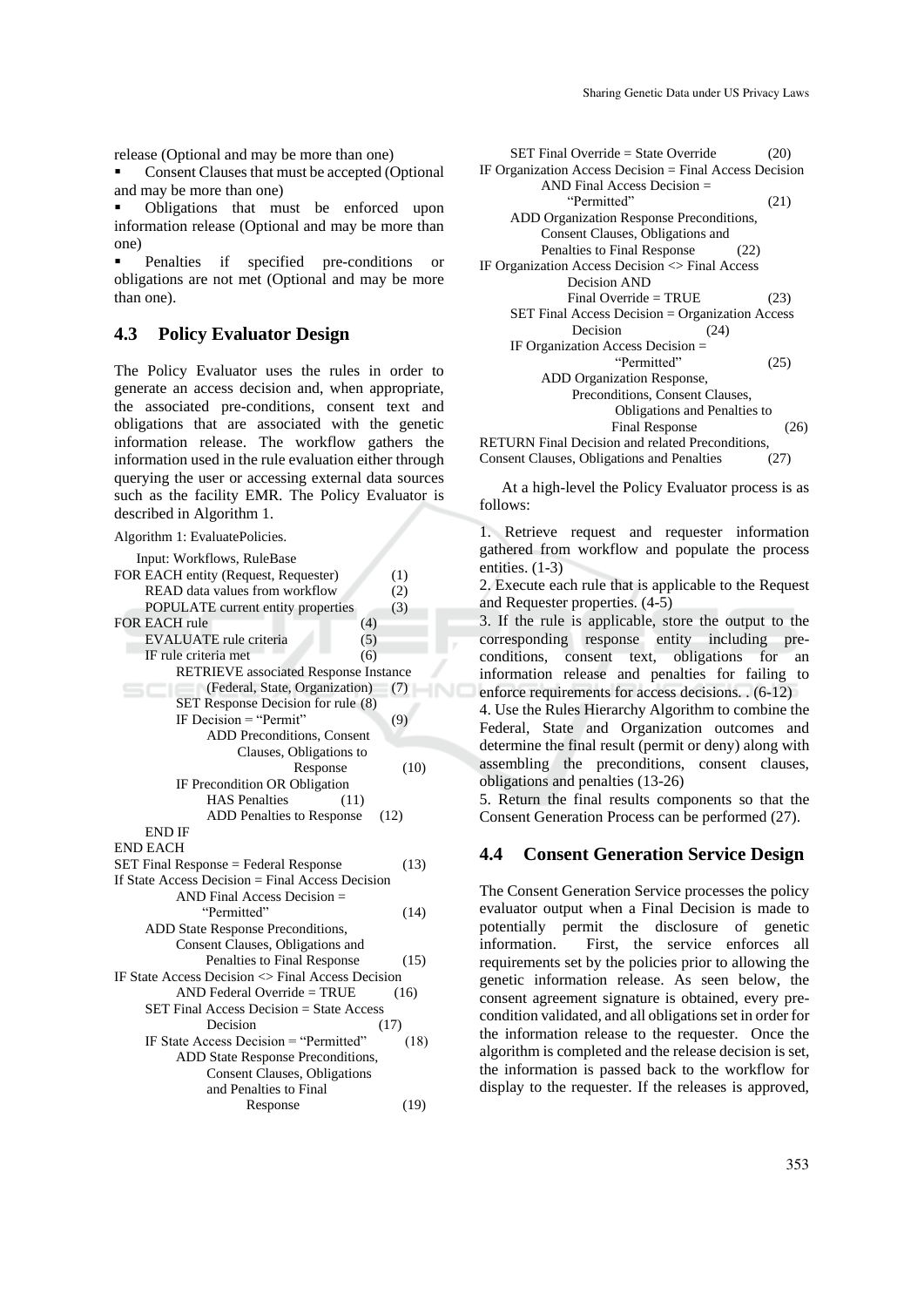the EMR can then provide the genetic information to the requester.

The high-level algorithm for the Consent Generation Service is described in Algorithm 2.

| Algorithm 2: GenerateConsent.              |      |
|--------------------------------------------|------|
| Input: Workflows, Final Decision           |      |
| $SET$ release = TRUE                       |      |
| IF Final Decision includes Consent Clauses | (1)  |
| <b>CREATE</b> Agreement                    | (2)  |
| <b>FOR EACH Consent Clause</b>             | (3)  |
| <b>ADD Consent Clause TO</b>               |      |
| (4)<br>Agreement                           |      |
| <b>OBTAIN Signature on Agreement</b>       | (5)  |
| NOT Obtained<br>IF signature               | (6)  |
| $SET$ release = FALSE                      | (7)  |
| <b>END IF</b><br>(8)                       |      |
| IF Final Decision includes Pre-Conditions  | (9)  |
| <b>FOR EACH Pre-condition</b><br>(10)      |      |
| <b>VALIDATE Pre-Condition Met</b>          | (11) |
| IF Pre-Condition NOT Met<br>(12)           |      |
| $SET$ release = $FALSE$<br>(13)            |      |
| (14)<br><b>END EACH</b>                    |      |
| <b>END IF</b><br>(15)                      |      |
| IF Final Decision INCLUDES Obligations     | (16) |
| <b>FOR EACH Obligation</b>                 | (17) |
| SET Obligation enforcement                 | (18) |
| IF Obligation NOT Enforced                 | (19) |
| $SET$ release = $FALSE$<br>(20)            |      |
| <b>END EACH</b><br>(21)                    |      |
| END IF<br>(22)                             |      |
| <b>RETURN</b> release<br>(23)              |      |

At a high-level the Consent Generation process is as follows:

1. Initialize release flag to be true (1)

2. If there are any consent clauses associated with the information release, create a new agreement and then add all the consent clauses from each rule into one document for the subject's signature (2-5). Deny the release if no signature is obtained (6-7).

3. If there are any pre-conditions associated with the information release, validate that each one has been successfully met (9-11). Deny the release if any pre-condition is not validated (12-13).

4. If there are any obligations associated with the information release, set the enforcement mechanism for each one (16-18). Deny the release if any obligation is not set for enforcement (19-20).

5. Return the resulting release value to the workflow and EMR.

## **5 IMPLEMENTATION ENHANCEMENTS**

This section describes how we prototyped our model

as described in our previous paper and expanded the prototype with new functionality to include refinements as we have implemented laws from additional states. These improvements are the focus of the rest of this paper.

Figure 3 shows the interactions between the workflow engine, the Consent Service and the ontology. The combination of these components implements the Policy Evaluation Service and the Consent Generation Service to provide privacy protection for genetic medical information. The workflow component is implemented using YAWL (Yet Another Workflow Language). The ontology and associated rules for policy evaluation was developed with Protégé and the DL Reasoner. The consent service was developed in Java for the interactions between the ontology and workflow. In addition, the Rules Hierarchy Algorithm was implemented using Java due to the limitation of DL addressing specific negation situations inherent in laws and policies.



**Figure 3: Prototype Components.** 

### **5.1 Workflow Map Upgrade**

The primary focus on our recent research efforts has been on enhancing the workflow component to better reflect the consent process needed to obtain permission to release data by collecting all preconditions and then implementing the associated obligations for post-release. The updates improve the process for releasing genetic information and ensuring privacy protections by separating out the pre-condition activities prior to information release approval and the obligations enforcement required after the information release.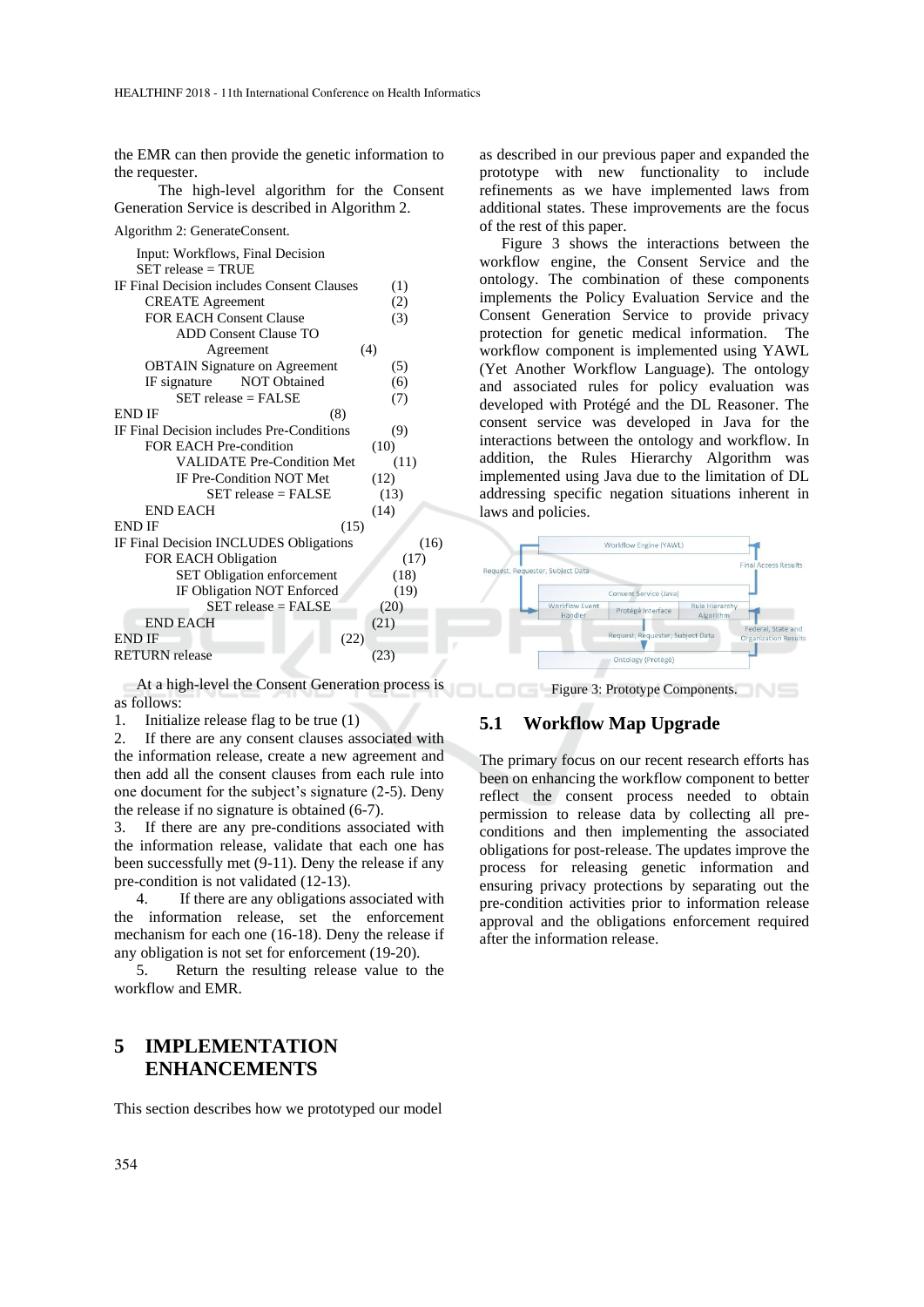

Figure 4: Genetic Privacy Workflow.

As shown in Figure 4, there are three major sections to the workflow which is implemented in YAWL. In the first section, the consent workflow performs the Information Gathering regarding the permissibility of access in relation to Federal laws along with data properties for the request, the requester and the subject. The "Generate Consent" step uses an event handler in the workflow that is tied to Java code in the Consent Service. As described below, the Consent Service makes the Access Decision on whether access will be permitted for the user along with collating all the pre-conditions, obligations and consent text from each level (Federal, State and Organization). These are used by the workflow for the user to acknowledge the results

If consent is granted, then in Section 2 the "Consent Text Available" step implements the Consent Agreement Generation to display the specific language for all consent clauses so the subject can electronically sign the consent agreement. The Pre-Condition Verification is performed and the user must acknowledge that each individual precondition is met with a separate confirmation for each one. During this section, the state-specific preconditions are also checked in sub workflows via the "InState" gate.

Once all the pre-conditions have been acknowledged, the workflow moves into Section 3 to establish the Obligation Enforcement mechanisms for any obligations that must be enforced with the permission. If the user fails to acknowledge any of the pre-conditions or obligations, the workflow states that situation to the user and permission is denied. At the end of the workflow, the results are returned to the associated EMR to perform the actual information release if approved.

### **5.2 Implementing Policies using Ontologies**

The ontology changes introduced since the previous prototype encompass both additional attributes to capture specific conditions along with several structure changes as seen in Figure 5. (Changes from the previous ontology model are in italics.) The structural changes were as follows:

Adding an Activity class to support State laws for obtaining consent prior to performing activities related to genetic privacy such as genetic testing. (As opposed to requests for Resources which is contained in the medical record generated after the activity was completed.

Separating out requirements that must be enforced prior to information release (Precondition class) from those that must be enforced after the data is released for use (obligations).

Adding a Penalty class to articulate the possible outcomes should the pre-condition or obligation requirements are not met.

In addition to these structural changes, additional Boolean data properties were added to Purpose, Subject, Requester, Role and Organization classes in order to support conditions associated with specific rule processing.

For example, the Subject class in Figure 5 provides selected information about the person who is the patient or client in the medical records being accessed for genetic information. A Boolean flag was added to Subject (isDeceased) to address a genetic information release under Arizona law (AZ 12- 2802.E) for when the subject is deceased. Since other Arizona law (AZ 12-2802.A.6) permitted information release when the health care provider (physician or organization) ordered a genetic test (attribute) or if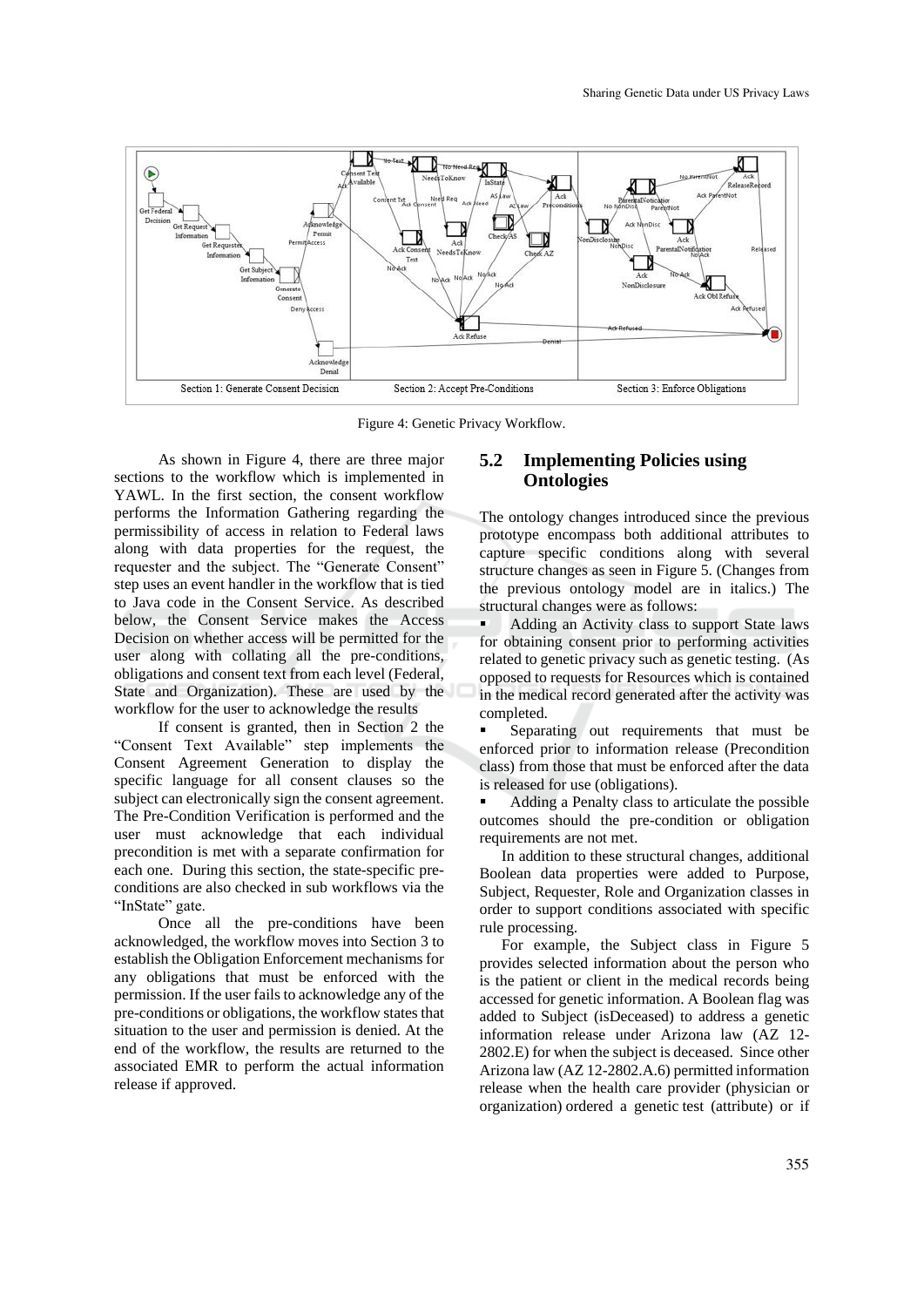

Figure 5: Genetic Privacy Ontology.

care was transferred from a provider that had access to genetic information (attribute) (AZ 12-2802.A.11), the Requester data properties now includes *performedTest* and *transferCare* flags. Similar situations required additions to the other classes. More flags are expected as additional laws, regulations and policies are added to the ontology

Another set of Boolean data properties were added to abstract out specific aspects of dealing with genetic data. In the first case, because some genetic tests only deal with specific parts of the genome that do not identify a specific individual (such as for a specific disease), an *includeIdentity* flag is used to provide additional restrictions when the test includes protected information like those used in law enforcement. In addition, Boolean data properties were added to permit enforcement of the genetic restrictions without listing individual tests or test results. The properties are *isGeneticTest* (Test subclass), *isGeneticResearch* (Research subclass) and *isGeneticResult* (TestResult subclass). The ontology contains only the information from the EMR that is necessary to implement genetic privacy rules.

#### **5.3 Automatically Generating Consents**

The Consent Service serves as the integration engine between the workflow/EMR and the ontology. Once the request, requester and subject attributes are gathered in the workflow steps (Section 1 of the workflow) and used to populate the workflow variables, the Consent Service is triggered by the workflow engine, as the next step, that is

GenerateConsent.

The service collates the data from the workflow variables for subject, request and requester, populates the ontology, invokes the rules processor, retrieves the intermediate results from the ontology, invokes the Rule Hierarchy Algorithm to reconcile the Federal, state and organization level results, and finally generates the final access permissions. The final permissions are transferred back to the workflow along with the associated pre-conditions and obligations. The outcome includes the consolidated list of conditions for all three levels. For example, the list of consent clauses required by both the Federal regulations and organizational policies.

Our initial prototype was modelled on preliminary work associated with representative state laws. As described above, we have identified specific attributes that are needed to implement new scenarios as we have implemented the full set of laws from additional states. So far the primary difference to the consent service from our initial prototype involves supporting the ontology changes for additional classes and properties in transferring data between the ontology and workflow. In addition, these class and property changes impacted the Rules Hierarchy Algorithm with the additions of the *PreCondition* and *Penalty* classes.

In the Rules Hierarchy Algorithm, the Result variables for the Answer, Pre-conditions, Obligations, Decision Source, Clauses, Penalties, and Rules are initialized to the corresponding federal variables, which were retrieved from Protégé. The Federal Override variable is then evaluated to determine if other rules are to be evaluated. If so, the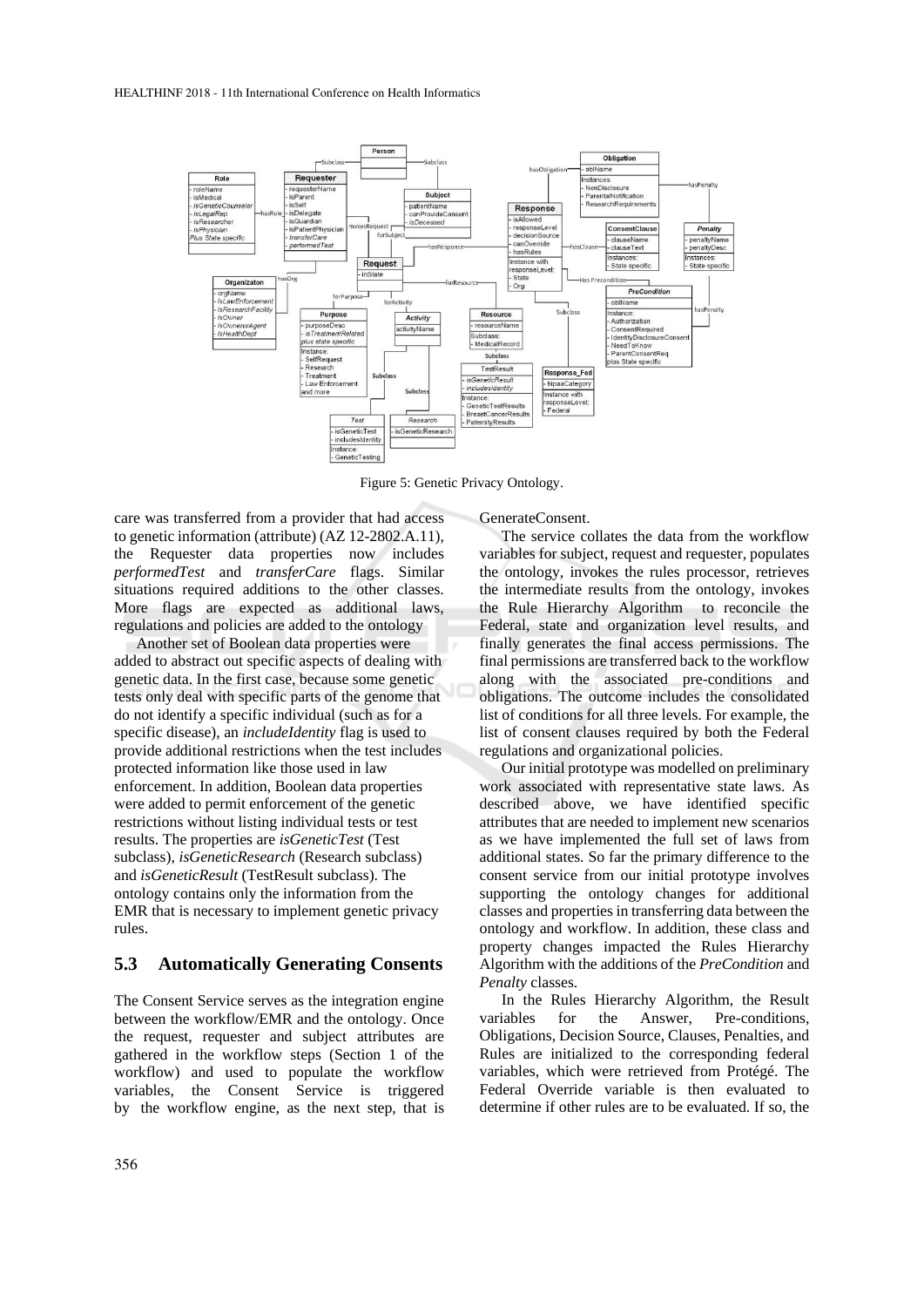algorithm checks for existing State answers and, if found, determines if the Federal and State answer match. The system adds the State variables to the Result variables when the Federal and State match while the Results variables are set to the State results when there is no match.

For the Organization level, the algorithm determines if there is an Organization result and if there is a State result with a State Override flag set to true or there is no State answer. If the Results are the same, then the Algorithm adds the Organization variables to the Result variables otherwise the Results variables to be equal the Organization values if results are different and the override flag is set to true. At the end of processing the Results variables are passed back to the workflow engine.

## **6 ARIZONA CASE STUDY**

As a case study, Arizona permits access to genetic information for purposes not explicitly stated in the law if consent is obtained first. (AZ 12-2802.A.2).

The first YAWL screen shown in Figure 6 is for the *Get Request Information* step in the workflow process to describe why the request is needed, what part of the medical record is to be accessed, in what state the action is being performed and an option to get permission to perform an activity (such as Genetic Testing) instead of accessing the genetic information resource. The *Get Requester Information* shows the key meta-data needed for the requester and the related entities such as organization and role. Each of the four Get steps have a similar screen. (Because Federal laws are well established and addressed in current policies, our focus at this time is on the implementation of state laws. Therefore the Federal access permission and override option is gathered using a graphical user interface.)

The ontology is populated with data from the workflow after all the information gathering steps are completed. The ontological rules engine is invoked and the rule specific for this case study are executed. The SWLR rule for this condition is: *Rule: makesRequest(?r, ?req), inState(?req, "AZ"), forResource(?req, ?resource), isGeneticResult(?resource, true), forPurpose(?req, ?pur), isAZAllowed(?pur, false), hasResponse(?req,* 

*?resst), responseLevel(?resst, "State"), oblName(?pre, "ConsentRequired"),* 

*clauseName(?clause, "AZGeneticAuthorization")*   $\rightarrow$ 



Figure 6: Workflow Entry Screen Shots.

*isAllowed(?resst, true), canOverride(?resst, false), decisionSource(?resst, "AZ LAW 12-2802.A"), hasPreCondition(?resst, ?pre), hasClause(?resst, ?clause), hasRule(?resst, 57)*

In this rule,

?r is for the Requester of the Request

?req is for the Request that links the various components, such as Subject, Purpose and Resource

?pur is the Purpose that is associated with the Request

Presst is the State Response object that is associated with the Request.

?resource is for the "GeneticTestResults" part of the medical record

?pre has the pre-condition that ConsentRequired must be obtained for this rule

?clause indicates the consent agreement for the patient must include the AZGeneticAuthorization clause

These SWRL statements are explained in Table I.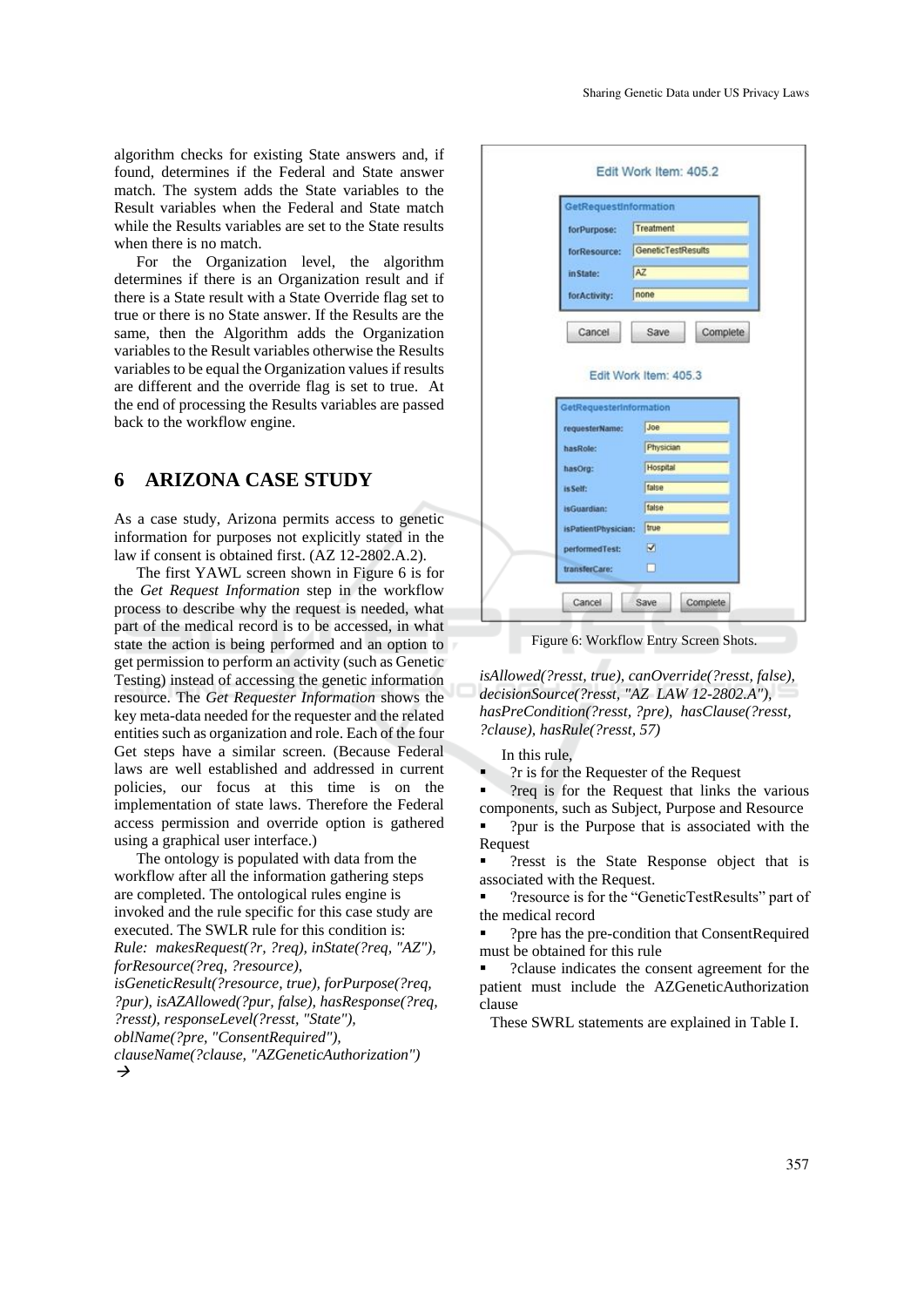| <b>SWRL Statement</b>      | Explanation                    |
|----------------------------|--------------------------------|
|                            | Links Requester for the        |
| makesRequest(?r, ?req)     | Request                        |
| inState(?req, "AZ")        | Request is for Arizona         |
| forResource(?req,          | Links Request with the         |
| ?resource)                 | Resource                       |
| isGeneticResult(?resource, | Restricts the rule to a        |
| true                       | Resource that is identified as |
|                            | a genetic test results         |
| forPurpose(?req, ?pur)     | Links Request with Purpose     |
|                            | Restricts the rule to only     |
| isAZAllowed(?pur, false)   | execute when the purposes is   |
|                            | not specifically allowed in    |
|                            | Arizona                        |
| hasResponse(?req, ?resst)  | Links the Request with a       |
|                            | Response to store answer       |
| responseLevel(?resst,      | Gets the Response for State    |
| "State")                   | level to store answers         |
| oblName(?pre,              | Gets the Pre-Condition with    |
| "ConsentRequired")         | the name for Consent           |
|                            | Required                       |
| clauseName(?clause,        | Gets the Clause for Arizona    |
| "AZGeneticAuthorization")  | authorization                  |
| -> isAllowed(?resst, true) | Sets the State response to     |
|                            | access is allowed              |
|                            | Sets the state Response to     |
| canOverride(?resst, false) | not allow override by          |
|                            | organization                   |
| decisionSource(?resst,"AZ  | Sets the State response to     |
| LAW 12-2802.A")            | reflect the decision source as |
|                            | state law                      |
| hasPreCondition (?resst,   | Links the retrieved Pre-       |
| ?pre)                      | Condition with the State       |
|                            | response                       |
| hasClause(?resst, ?clause) | Links the retrieved Clause     |
|                            | with the State response        |
| hasRule(?resst, 57)        | Sets the rule number to 57     |
|                            | for reference                  |

Table 1: Sample Pre-Condition Rule.

When the Pellet reasoner finds the instance for access in Arizona for a genetic test result based on a purpose not specifically addressed, the rule is executed and the ?resst data properties are populated with the indicated values. In addition, ?pre and ?clause instances are associated with the response as conditions to accessing the record. (The rule links the permission to access the genetic information with any associated pre-conditions, obligations and consent clauses.)

The reasoner output for the AZ State result is shown in Figure 7. The output also includes references to a second rule and the NonDisclosure obligation. In Arizona, genetic information releases also require the enforcement of a non-disclosure requirements (AZ 12-2802.F) which is reflected in Rule 54. As the last steps for the Consent Service processing, the service extracts the response information from the ontology. The results are then evaluated using the Rule Hierarchy Algorithm to combine the responses for the Federal, State and Organizational rules into the final decision.

| Property assertions: Response State4          | 正日 |
|-----------------------------------------------|----|
| Object pipperly assertions                    |    |
| mhasPreCondition ConsentReguired              |    |
| mhasClause AZ Genetic Authorization           |    |
| a hasObligation NonDisclosure                 |    |
|                                               |    |
| mhasRule 57                                   |    |
| mhasRule 54                                   |    |
| canOverride false                             |    |
| decisionSource "AZ_LAW_12-2802.A"^^xsd:string |    |
| decisionSource "AZ_LAW_12-2802.F"^^xsd:string |    |
|                                               |    |

Figure 7: AZ Response.

Upon completion of the Consent Service invocation, the results are passed back to the workflow. The "AcknowPermit" screen in Fig 8 shows the results for granting access permission displayed for validation by the user. This screen shows the outcome to the user from the ontology rule processing and the Rules Hierarchy Algorithm evaluation.

Once the user acknowledges the overall results in Figure 9, the workflow then ensures that each precondition is completed prior to genetic information release. Each pre-condition clause is evaluated for applicability in this case and the appropriate actions taken to enforce the requirement. The individual preconditions are displayed and accepted separately to develop an audit trail of acceptance and to ensure all requirements are acknowledged.

In the AZ case study, the workflow first displays the consent text and requires that the clauses be accepted by the subject for the information release as seen in Figure 9. (The YAWL screen will be replaced with a digital signature implementation upon integration with an EMR system.)

Once the generic pre-conditions that are applicable to all states have been evaluated, the main workflow in Figure 4 goes to the "In State" step to determine if there are additional pre-conditions based on the state where the information request is being performed. This attribute-based determination evaluation is used to reduce unnecessary steps in the workflow.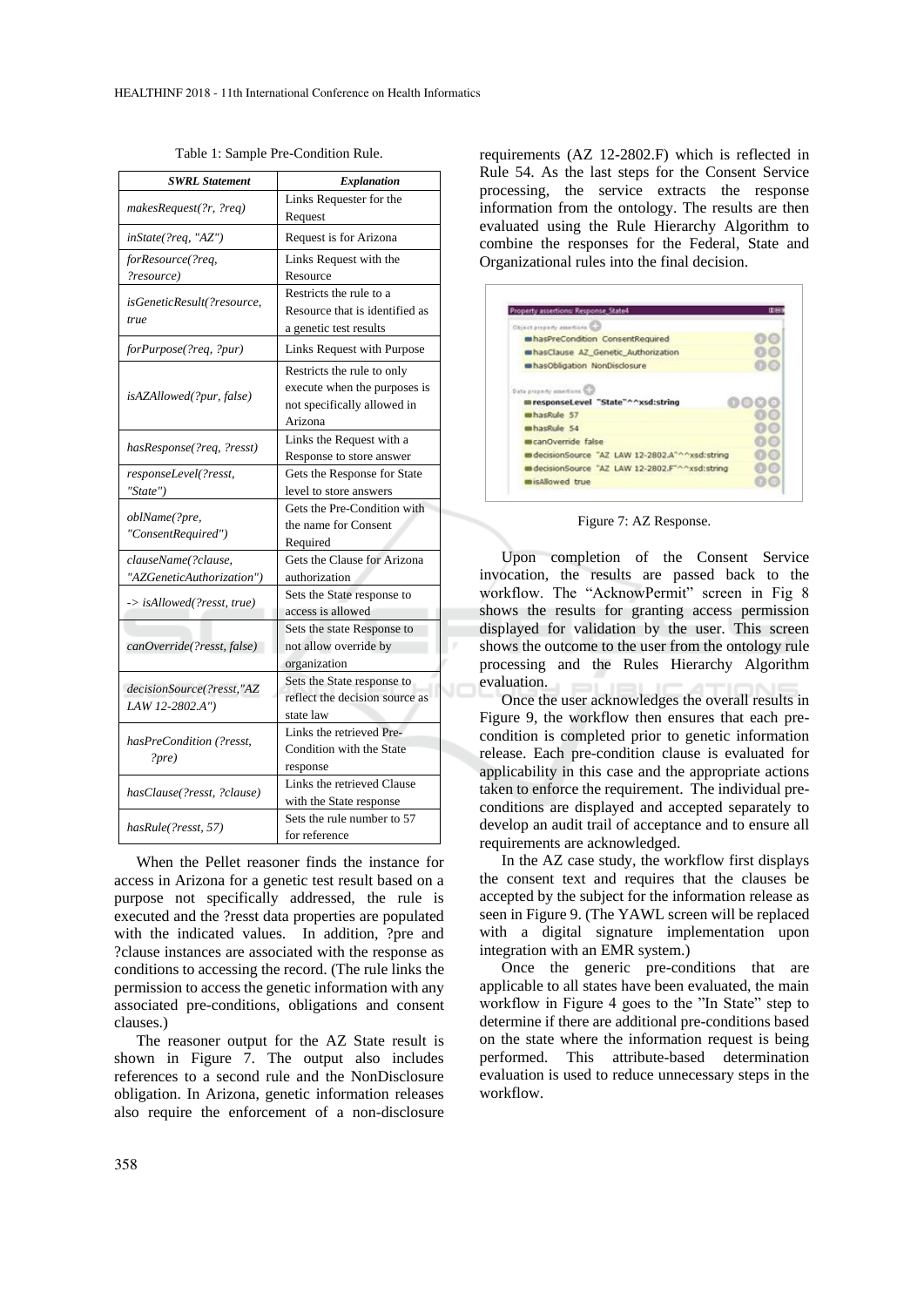| <b>AcknowPermit</b> |                                               |
|---------------------|-----------------------------------------------|
| accessDecision:     | true                                          |
| decision Source:    | AZ LAW 12-2802 A AZ LAW 12-2802 F             |
| preconditions:      | ConsentRequired                               |
| consentClauses:     | AZ Genetic Authorization                      |
| consentText:        | Prior consent is required in AZ per 12-1802 A |
| obligations:        | NonDisclosure                                 |
| hasRules:           | 54,57                                         |
| ackDecision:        |                                               |

Figure 8: AZ YAWL Results Confirmation.

| <b>Ack Consent Text</b> |                                               |  |
|-------------------------|-----------------------------------------------|--|
| consentText:            | Prior consent is required in AZ per 12-1802.A |  |
| ackDecision:            |                                               |  |
|                         |                                               |  |

Figure 9: AZ YAWL Results Confirmation.

Separate sub-workflows then enforce the requirements for that state through user validation for each specific requirement. The AZ sub-workflow is shown in Figure 10 which has separate requirements to address situations for genetic research, the state cancer registry, transferring care between providers, information release under subpoenas, and deceased subjects. Any of the conditions would generate a separate confirmation screen to ensure the applicable pre-conditions have been met.



Figure 10: Arizona Sub-Workflow.

Failing to complete any pre-conditions moves the workflow to the *Ack Refuse* step as seen in Figure 4

and then to the subsequent end of the workflow without permitting information release. If all the preconditions are met, the workflow moves to enforcing the obligations associated with the actions as seen in Section 3 of the workflow diagram in Figure 5. Each obligation also has a separate acknowledgement to ensure the appropriate actions are taken.

For this case study, an additional confirmation screen is displayed for the NonDisclosure obligation seen in Figure 8. (The state enforces a requirement that all genetic results may not be disclosed beyond the person or organization that receives the information.) Upon completion of the obligation steps, the workflow ends and the information release of genetic information occurs with all federal, state and local laws, rules, and regulations implemented and enforced.

## **7 CONCLUSIONS**

We provide a framework to ensure the appropriate availability of genetic medical information while enforcing the privacy protections. The expanded prototype works to bring together the applicable operational data in an EMR workflow into our framework to provide a definitive and consolidated response for access and the associated preconditions/obligations for information disclosure. While we continue to implement additional Federal and State rules to develop a comprehensive repository and rule base, our ongoing work focus on the interactions with representative policies and procedures for a medical organization. The preconditions and obligations will undergo further analysis to formalize the interactions and pro-actively identify potential conflicts within the rule set. This intersection will allow rules to be generated based on the risk of releasing protected privacy information. We expect the resulting prototype to demonstrate the overall capabilities needed to meet the medical community's access requirements while balancing the individual rights to privacy and ownership of their genetic medical data.

#### **REFERENCES**

- Ritchie, M., Holzinger, E., Li, R., Pendergrass, S. and Kim, D. (2015). *"Methods of integrating data to uncover genotype-phenotype interactions."* Nature Reviews Genetics 16.2. 85-97.
- Németh, A., Kwasniewska, A., Lise, S., Schnekenberg, R., Becker, E., Bera, K. and Talbot. K. (2013) "*Next*